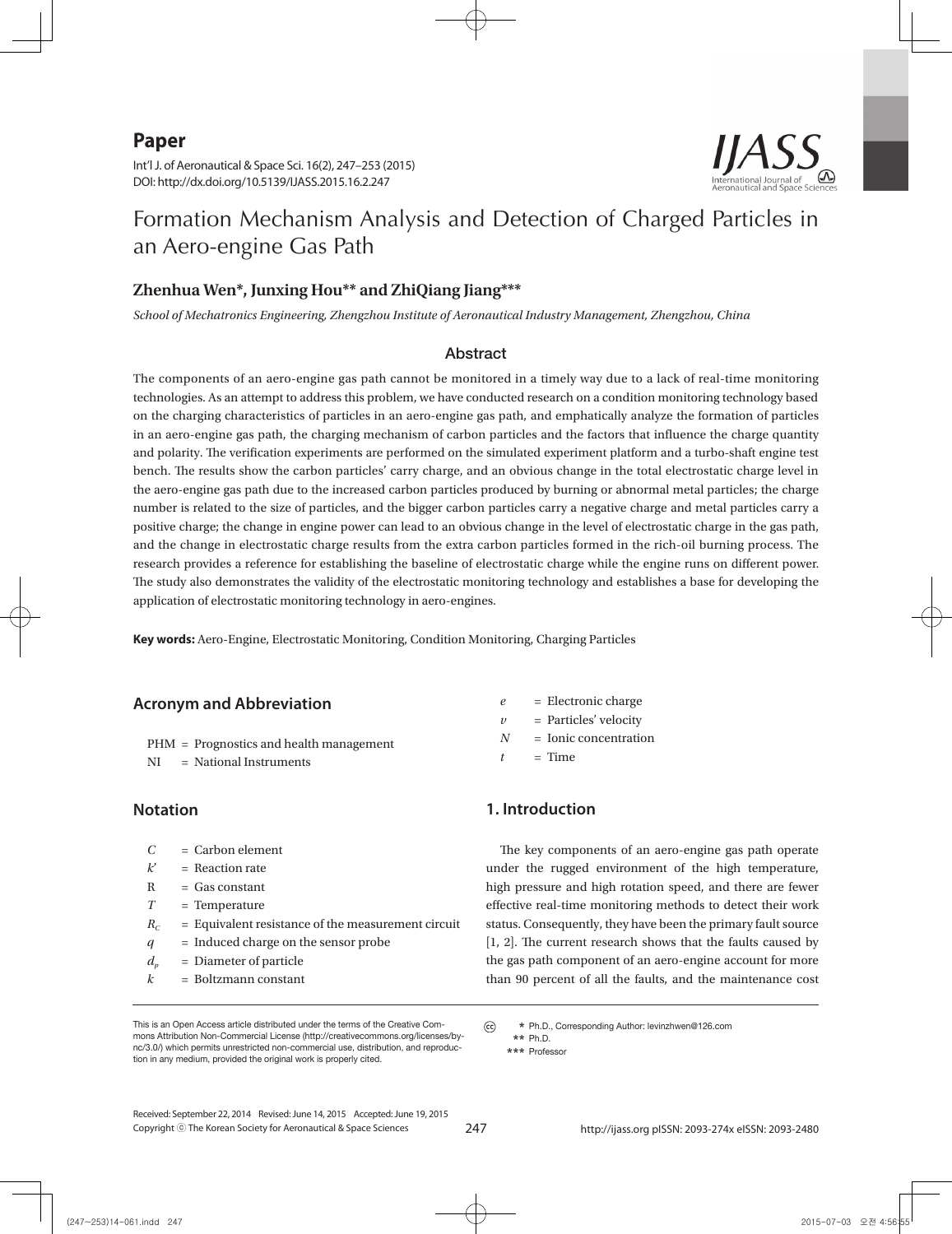for it almost accounts for more than 60 percent of the total maintenance cost of an engine. The real-time condition monitoring of gas path components must be achieved in order to realize prognostics and health management experient (PHM) for aero-engines. Aero-engine gas path electrostatic monitoring technology is a real-time online monitoring tool, which can provide early warning information by monitoring the changes of the total electrostatic level in the engine gas following: path. The technology was first presented in the literature by Robert Couch, and the research shows turbine engine gaspath failures can be predicted four or more hours ahead of time by the electrostatic monitoring technology [3], because the electrostatic monitoring technology detects changes in the charge level produced by the additional particles, such as the ingested debris and gas path component faults. Therefore, its advantage is that it measures the direct product of the fault rather than the secondary effects such as the increased vibration or temperature [4]. At present, the technology has been successfully applied in the F35 program. The technology has also been researched in recent years by some researchers in China [5]. They focus on the the limit the generators of the rule of the high temperature,  $\frac{d}{dt}$ electrostatic monitoring principle [6], the sensor principle the following [7], and some signal processing methods  $[8]$ . A prototype by the gas path monitoring was  $\kappa = 8.1 \times 10^{-10}$ developed [9] and used in the engine test-bench [10].  $where \, R is \, the$ *Fax particles reaction between* the surface reaction between the gas particles and molecules and molecules to the gas phase contributes to gas phase contributes to gas phase contributes to gas phase contributes to gas pha *N* Ionic concentration

# **aero-engine gas path the literature by Robert Countries** and the research shows turbine engine gas-path

result in the exhaust emissions of aero-engines mainly<br>Generally, the exhaust emissions of aero-engines mainly include carbon dioxide, water vapor, nitrogen oxides, **1.2 The charging mechanism of carbon particles**  hydrocarbons, carbon monoxide, sulfur oxides, and carbon  $\frac{1}{\gamma}$ gas-luer ratio, the atomization and the spray pattern,<br>particles, as shown in Fig. 1. The particles are chiefly carbon<br>so generally we think that carbon particle formation is particles generated by combustion. They are often mixed  $\frac{1}{2}$  inevitable [11]. with some particles generated by the damage and the fault of  $\frac{1}{2}$ . the hot parts of aero-engines. The formation of particles and the charging mechanism are predominantly analyzed in the following costion following section. fuel rating can the fuel of  $\alpha$ ingested debris and gas path component faults. Therefore, its advantage is that it measures the direct product of the fault parameters, as enormously, the equipments are embedded in the sensor principle principle principle some signals  $\frac{1}{2}$ paractes generated by compassion. They are electromated inevitable [1] the engine test-bench [10]. following section.

#### 2.1 Formation mechanisms of carbon particles the combustion.

The carbon particles are formed in the primary



combustion zone of the combustion chamber. They are then ion partially oxidized in the intermediate zone and the mixing zone. The generation process of carbon particles often experiences nucleation, surface growth and aggregation, engine gas path electrostatic and agglomeration, accompanied by the oxidation process.

 $\bigwedge$ 

real-time online monitoring tool, The intermediate in the oil-rich zone of the combustion chamber, the rning information by monitoring and aggregation of hydrocarbons can be described by the following:

$$
C_n H_m + kO_2 \to 2kCO + \frac{m}{2} H_2 + (n - 2k)C
$$
 (1)

our or more nours anead or<br>ring technology [3], because where *C* represents solid-state carbon. In this case, solid carbon appears under the condition of  $n > 2k$  or  $n_c/n_c > 1$ . The surface reaction between the core of the carbon particles and molecules in the gas phase contributes to the increase of the mass of particles, and the process is the particle surface growth. Moreover, particle aggregation is another way for *n* and rather than the secondary chocks such the carbon particles and molecules and molecules and molecules to an *growth*. As the growth rate is very rapid, the typical time it  $\sigma$  has been successfully annlied in the F35 takes to generate carbon is 10<sup>-4</sup> second. After the formation of echnology has also been researched in recent carbon particles, its oxidation or burnout rate is much slower researchers in China [5]. They focus on the than the generation. The reaction rate can be expressed by the following empirical formula:

$$
k' = 8.1 \times 10^4 e^{-\frac{37000}{RT}}
$$
 (2)

2. Source of the charged particles in the  $\frac{10000C}{2.10000C}$  and the air is insufficient. The air fuel is mixed ised in the engine test-bench [10]. where R is the gas constant, T is the combustion temperature  $({}^{\circ}C)$ . Shown by the equation above, the carbon particles of the charged particles in the  $\frac{1}{2}$  are formed in the condition where the temperature is 900 or the charged particles in the  $\sim 1000^{\circ}$ C and the air is insufficient. The air fuel is mixed **gine gas path** poorly in the local zone despite sufficient air, and this will result in the generation of carbon particles. In addition, the rations of aero-engines mainly from the generation of carbon particles is related to the properties generation of carbon particles is related to the properties<br>of the fuel, combustion pressure, combustion temperature, sulfur oxides, and carbon gas-fuel ratio, the atomization and the spray pattern, he particles are chiefly carbon so generally we think that carbon particle formation is inevitable [11]. apor, nitrogen oxides, of the fuel, combustion pressure, combustion temperature, e, sultur oxides, and carbon gas-fuel ratio, the atomization and the spray pattern, particles are chiefly carbon so generally we think that carbon particle formation is<br>tion. They are often mixed  $t_{\rm{m}}$  is the mass of particles, and the particle surface growth. Moreover, particle aggregation is the particle aggregation is  $\leftarrow$ monitoring of gas path components must be achieved in order to realize program  $(9G)$  for realize program  $(9G)$ aero-engines. Aero-engine gas path electrostatic monitoring technology is a real-time online monitoring technology is a real-time online monitoring tool, which can real-time online monitoring tool, which can real-time onl  $\frac{1}{2}$  by predicted four or more hours and the electrostatic monotoning technology  $\frac{1}{2}$ 

# The formation of particles and 2.2 The charging mechanism of carbon particles

The formation of the particles usually occurs in the arbon particles the combustion process and its chemical ionization, thermal re formed in the primary and complex multi-step chemical reactions between the  $\alpha$  chemical reaction is as follows [11] : **1.2 The combustion of the particles details, occurs in the combustion chamber, and due to the high temperature in** Formation particles in the particles usually interested usually of the particles usually of the high temperature in the region. There are severe fuel and oxygen when an aero-engine runs, and the typical ionization is also completed in this region. There are severe formed in the primary and complex multi-step chemical reactions between the *+ e*- (3)  $h_{\text{c}}$  computation particles, and carbon particles are chiefly carbon particles are chiefly carbon particles are chiefly carbon particles are chiefly carbon particles are chiefly carbon particles are chiefly carbon par  $t_{\rm coll}$  and the formation of particles and the chargin mechanism are predominant in the charging mechanism are predominantly and the charging mechanism are predominantly and the charging mechanism are predominantly analy

$$
CH + O^{-}CHO^{+} + e^{-}
$$
 (3)

$$
CHO + H_2O - H_3O + CO + e \tag{4}
$$

Fig. 1. Combustion products in the engine exhaust emissions 
$$
CH + C_2H_2-C_3H_3 + e^{-}
$$
 (5)

#### DOI: http://dx.doi.org/10.5139/IJASS.2015.16.2.247 248  $\frac{1}{240}$  and a large number of electrons are presented synchronously in the flame  $\frac{1}{240}$  $p_{\text{max}}$  oxidization process of  $\frac{1}{2}$  and the mixing  $\frac{1}{2}$  and  $\frac{1}{2}$  and  $\frac{1}{2}$  and  $\frac{1}{2}$  and  $\frac{1}{2}$  and  $\frac{1}{2}$  and  $\frac{1}{2}$  and  $\frac{1}{2}$  and  $\frac{1}{2}$  and  $\frac{1}{2}$  and  $\frac{1}{2}$  and  $\frac{1}{2}$

*<sup>m</sup> C H kO kCO H n k C* (1)

on the concentration of electrons and ions, but also on the size of the particles. (3) Large carry the particles carry the particles carry the particles. (3) Large carry the particles. (3) Large carry the particles carry

in the combustion chamber. In general, the carbon particles charge mainly through thermal ionization and electric

in the combustion chamber. In general, the carbon particles charge mainly through thermal ionization and electric adsorption; carbon particles can obtain a charge from the thermal emission of electrons, and can also interact with the

the reaction with the various types of ions. The positive and negative ions in the aero-engine exhaust are measured in

in the combustion chamber. In general, the carbon particles charge mainly through thermal ionization and electric adsorption; can obtain a charge from the the theoretical emission of electrons, and can also interact with the the theoretical emission of electrons, and can also interact with the theoretical emission of electrons, and c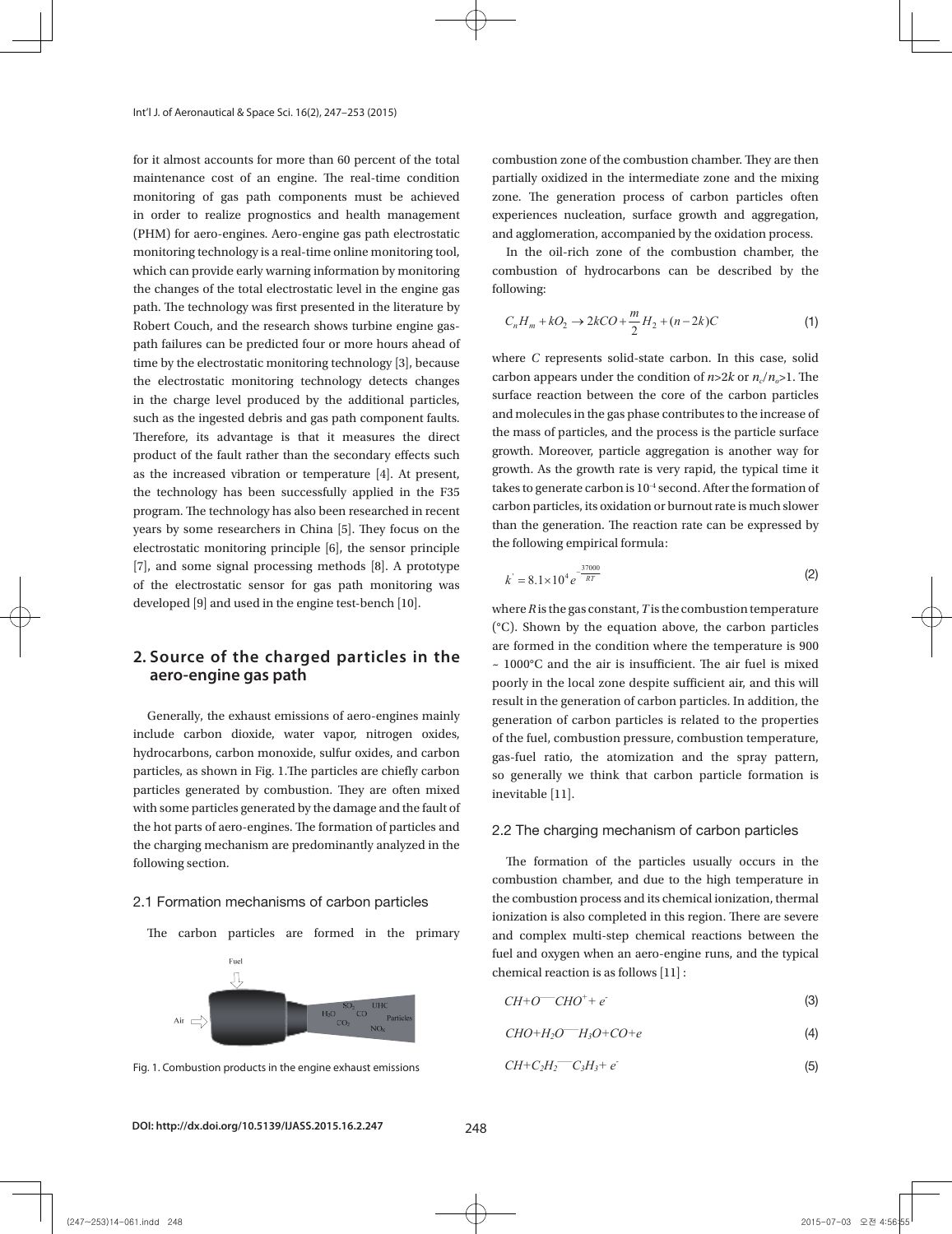$CH_3^*$ ,  $CH_3O^*$ ,  $C_3H_3^*$ ,  $H_3O^*$ , NO<sup>+</sup> will form in the combustion process. Shown by the formulas (3) to (5), ions and a large number of electrons are generated synchronously in the reactions, and they are present in the flame zone and burnt zone. The concentration of ions and free electrons change constantly as the combustion process changes in the combustion chamber. In general, the carbon particles charge mainly through thermal ionization and electric adsorption; carbon particles can obtain a charge from the thermal emission of electrons, and can also interact with the ion produced by chemical ionization and the adsorb charge, and the charge may increase with the absorption of ions and the reaction with the various types of ions. The positive and negative ions in the aero-engine exhaust are measured in experimental studies [12-14], which also analyze the effect of the fuel flow and sulfur content on the quantity of the electrostatic charge. The experimental results show: (1) The concentration of negative ions increases with the increase of fuel sulfur content, and in the case of low flow in particular, the concentration of positive ions is affected less. (2) Charge characteristics of carbon particles and the relative ratio of the carbon particles in the combustor exit depend not only on the concentration of electrons and ions, but also on the size of the particles. (3) Large carbon particles carry the positive charge in the high-temperature region close to the flame due to thermal ionization. The number of particles with a positive charge is larger than that of a particle with a negative charge in the outlet of the combustion chamber. (4) The carbon particles interact with the electron after passing through the flame zone. The carbon particles mainly carry negative charge due to the predominant interaction between the small carbon particles (particle diameter of less than 3nm) and electronics. In other words, the small carbon particles are mainly negatively charged with electricity under the condition of the relatively stable and sufficient combustion. This can be seen from the above analysis that indicates that many ions are generated in the combustion process with chemical ionization, thermal ionization and other physical ionization. Particles absorb and interact with these free ions and then charge. The formation of carbon particles, charge mode and charge quantity are inseparable to the fuel combustion process in the combustion chamber. Therefore, the charge characteristics of carbon particles reflect the combustion performance of the engine to a certain extent. Next, the mechanism of abnormal particle matter generated in the gas path is analyzed.

#### 2.3 The charge mechanism of abnormal particles

In addition to the combustion of carbon particles,

other abnormal particles are present mainly due to the component faults in the aero-engine gas path, and the charging process of these abnormal particles follows the theory of the contact-separation charging mechanism. Contact charging is the process of forming the electric double layer, in which the difference of the work function determines the charging polarity of the two objects. The object with a small work function is positively charged, and the object with a large work function is negatively charged. The separation is to separate the contact object. The process is accompanied by an electrostatic capacitance decrease and potential rise. The friction is the process of continuous contacts and separates in the different contact points of the contact surfaces between two objects. Therefore, the triboelectric charging is also one of the contactseparation charging mechanisms. However, the process of the triboelectric charging is much more complex than single contact-separation charging, because the friction can cause the temperature to rise, and mechanical fracture and thermal decomposition of the molecules change the charge quantity of the object. In addition, friction velocity, friction time, friction area, and pressure affect the charge quantity of the object. Thus, the charging quantity caused by contact charging depends on three factors: the contact process, the separation process and the friction effect. As for the gas path components of an aero-engine, such as the blades, when friction fault occurs, the charging particles or debris will be present. The charging process is the contact charging.

In addition to the contact charging and adsorption electrification, fracture electrification is another charging way. Specifically , the balance of positive and negative charge is broken when the solids fracture occurs. Therefore, the two separated parts carry an equal number of opposite charges. For example, the charging way is the fracture electrification when the material-loss of engine blades occurs. It can be clearly seen that the charge mode of particles in the aero-engine gas path is varied, and the charge characteristics relate to the physical, chemical, and other complex processes.

### **3. The effect factors on the electrostatic charge in the aero-engine gas path**

The research results of the European PartEmis plan show that the carbon particle is about 6nm measured in the aero gas turbine engine exhaust port. Studies by Arnold Sorokin show that there are two different particle diameter distributions in the engine exhaust, and the size of carbon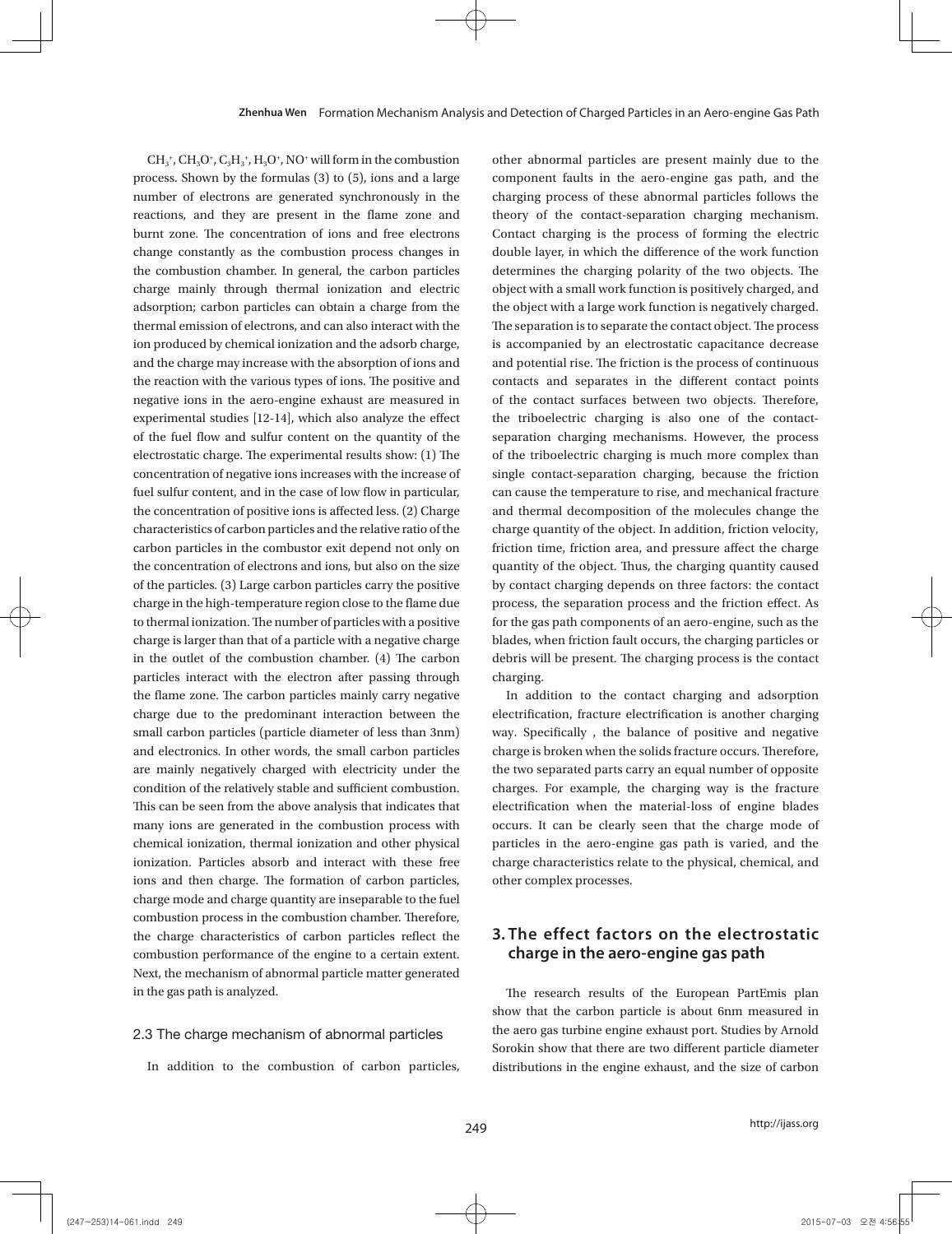are such as the blades, when friction fault occurs, the charging particles or debris will be present. The charging particles or debris will be present. The charging particles or debris will be present. The charging partic

In addition to the contact charging and adsorption electrification, fracture electrification is another charging way.

process is the contact charging.

particles is 5~7nm, and 20~30nm [12, 14]. During gas path component failure (such as blade rub) or combustion performance degradation, which results in the large-size  $\frac{a}{c}$  carbon particles or metal abrasion, most of these abnormal  $\frac{b}{c}$  in this resemble. particle sizes are larger than  $40 \mu m$  [15]. A large number of  $\mu_0$  weith the positive, negative ions and charged carbon particles are  $\frac{d}{d}$  the analysis re produced in the process of normal engine combustion. In  $\frac{1}{2}$  we huild is a addition, particles from the inlet collide with the random  $\epsilon$  experiment be motion of the ion in a high temperature environment, and electrostatic server are charged. Charge quantities constitute the overall level of  $_{\rm WLS-9234.}$  a  $_{\rm A}$ the electrostatic charge of the gas path. The charged process  $\mathbf{v}_y$  National can be represented by the following formula [16]: can be represented by the following formula [16]:

$$
q_p = \frac{d_p kT}{2e^2} \ln(1 + \frac{d_p v \pi e^2 Nt}{2kt})
$$
 (6)

where  $q_p$  is the charge of the particle  $(pC)$ , is the diameter of the simulate particle(*m*), and *k* is the Boltzmann constant  $(1.38*10^{23})/K$ , combustion ur T is the temperature(K), e is electronic charge  $(1.6*10<sup>-19</sup>$  to simulate the *C*), *v* is the mean of particles' velocity (*m/s*), *N* is number concentration (ions/*m*<sup>3</sup> ), and *t* is a time (*s*). For aero-engines, the overall electrostatic charge of the gas path remains at a relatively stable level, and has a slight change with a change in work conditions. Once the work conditions of an aeroengine change, or the engine is faulty, a large number of abnormal particles will be the result. Such a fault could include component performance degradation in the engine gas path (combustor performance degradation) or failure (blades, rub-impact). Equation (6) indicates that the changes of temperature, particle concentration or particle size in the gas path can result in the changing of the overall electrostatic charge in the gas path. The real-time monitoring technology detects the change of the electrostatic charges in the engine gas path through the electrostatic sensor mounted at the exhaust pipe and provides early warning information about  $\epsilon$ an engine fault.

Electrostatic sensors are developed for the real-time monitoring of the changes of the electrostatic charge in the gas path in the simulation experiments and engine bench experiments. The electrostatic sensor measurement model can be equivalent to [5]:

$$
U(t) = R_C q'(t) \tag{7}
$$

Where *RC* is the equivalent resistance of the measurement circuit (*M*Ω), and *q* is the induced charge on the circuit (*MΩ*), and *q* is the induced charge on the electrostatic sensor probe (*pC*). Therefore, the sensor output signal reflects the change of the charge on the sensor probe, and Where  $R_c$  is the equivalent resistance of the measurement also reflects the changes in the sensitive space of the sensor. In other words, it detects the change of the electrostatic charge in the detection zone.

### **4. Simulation experiment of electrostatic detection**

In this research, we build two experiment platforms to verify the electrostatic monitoring technology and the analysis results above. The first experiment platform we build is a simulation combustion environment. The experiment bench mainly contains of a fuel burner, and electrostatic sensor, and a data acquisition system (NI-WLS-9234, a wireless dynamic signal acquisition produced by National Instruments). The electrostatic sensor is mounted at the outlet of the burner, and is used to detect changes in the electrostatic field, particularly in the sensing zone during the combustion process. The bench is used to verify the feasibility of real-time electrostatic monitoring, to simulate combustion performance degradation and combustion under conditions of various air-fuel ratios, and to simulate the metal particles present while a rub-fault of gas components occurs. The second experiment platform is a turbo-shaft engine test bench, which mainly includes the gas generator and turbine power output system. The gas generator consists of an annular inlet, a hybrid compressor (including a transonic axial compressor and a single-sided centrifugal compressor), combustion chamber, and twostage gas turbine, and the output power of the turbine is measured by the hydraulic dynamometer. The same sensor and data acquisition system are employed to detect the changes in the electrostatic field in the experiment. The sensor and system are mainly used to analyze factors that influence the change in the electrostatic field in the engine gas path. The schematic structure and configuration of the two test benches can refer to the literature listed in [6] and [10], respectively.

#### 4.1 The detection experiments of carbon particles

According to the analysis above, the charge carried by the carbon particles is the primary part of the total electrostatic charge in the gas path. Therefore, the first experiment aims to detect the carbon particles and to verify the charge characteristics of carbon particles in the combustion process. The simulation experiments are performed on the simulation combustion bench. During the experiment, the combustor performance degradation, the fuel-rich combustion or lean combustion is simulated through setting the condition of the burner or adjusting the throttle of burners. For example, the carbon particles are generated when we decrease the intake air. Fig. 2 is the result of a combustion experiment. From Fig. 2, we can see that the output signal of the electrostatic

combustion process. The bench is used to verify the feasibility of real-time electrostatic monitoring, to simulate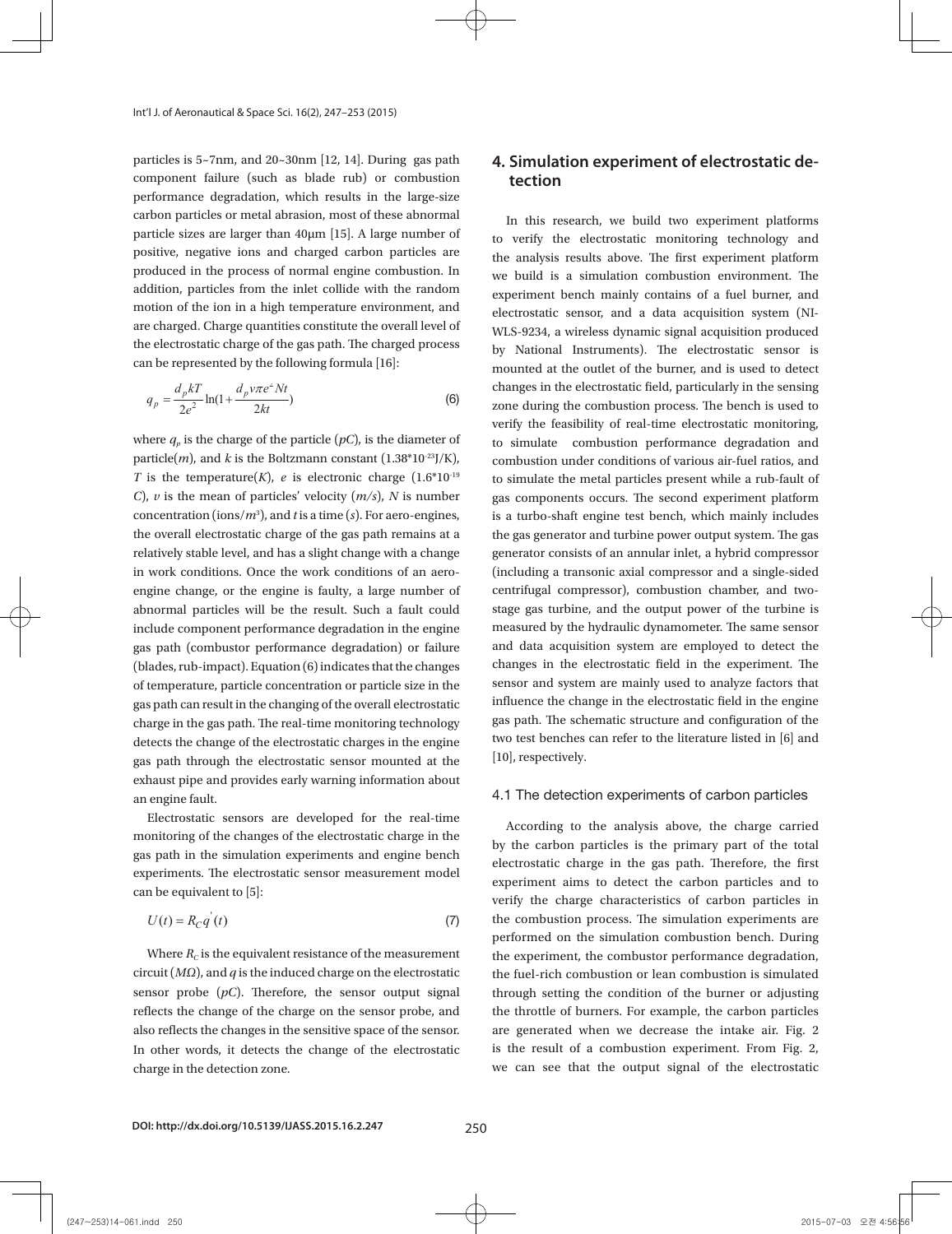sensor significantly changes at the time of ignition. The electrostatic charge level in the gas path obviously changes and the output voltage signal is negative. The induced due to the fault. The output s charge on the sensor-sensing probe is reduced according 2 to formula (7). The large carbon particle at the outlet of the 0 burner has a positive charge. The analysis is consistent with  $\mathcal{L}$ buttler has a positive charge. The analysis the conclusion in the literature [13, 14].

#### 4.2 Experiment of detecting the metal particles

Blade rub is one of the most common faults in the aero-particles a engine gas path due to the work condition of the hightemperature, high-speed and high pressure in the aeroengine gas path. The larger size particles are produced at the time when the blasé rub fault occurs. The size of particles is usually greater than 40 $\mu$ m. In this experiment, Fe particles the



test process include<br>Fig. 2. The electrostatic signal induced by carbon particles





process includes 14 stages; the output power of the engine and the duration of each stage are shown in Fig. 5. The

Fig. 4. The electrostatic signal induced by the mixture Fig. 4. The electrostatic signal induced by the mixture

electrostatic monitoring signal acquired in a complete aero-engine test process is shown in Fig. 6.

(particle size of approximately 75 μm) are injected to simulate the larger size metal abrasive particles produced due to the fault. The output signal of an electrostatic sensor in the experiment is shown in Fig. 3.

Furthermore, in order to verify the influence of particle size on the charge quantity in the experiment, the mixture of metal screws (1mm) and iron powder are injected. The electrostatic monitoring signals are acquired during the experiment as shown in Fig. 4. As can be seen from the above two experiments, the polarities generated by the carbon particles and the metal particles are opposite, which can be used as the type identification of abnormal particle matter, lugh pressure in the aero-<br>and thus to distinguish the combustion system failure or mechanical failure. The larger the particle size, the greater the signal amplitude is induced. In Fig. 4, the first peak of eater than 40µm. In this experiment, re particles the signal is generated by a mixed injection of metal screws high-temperature, high-speed and iron powder, and the second peak of the signal by an and high pressure in the size particles are pressure in the second peak of the signal by an time the blasé rub fault of iron powder only. The effect of larger particles is usually greater than 40 mm in the blasé rub fault of particles is usually greater than  $40\,$  $\mathbb{C}$  is a perimental pipe is more on the electrostatic field of the experimental pipe is more

 $\frac{3}{0}$  10 20 30 The gas path electrostatic monitoring experiment is  $t/s$  is induced. In Fig. 4, the first performed on the turbo shaft engine test bench. The engine includes 14 stages; the output power of the signal by an injection of the signal by an injection of the signal by an injection of the signal by an injection of the effect of larger particles on the effect of larger particl engine and the duration of each stage are shown in Fig. 5. The electrostatic monitoring signal acquired in a complete

According to equation (7), the sensor output signal reflects high-temperature, high-speed and high pressure in the aero-engine gas path. The larger size particles are produced at the and Fe Particles  $\geq 2$   $\parallel$   $\parallel$   $\parallel$   $\parallel$  $\mathcal{F} = \|\mathbf{y}\| \|\mathbf{y}\| \|\mathbf{y}\|$ is the quantity of the induced charge on the sensor probe,  $\mathbb{O}_{\mathsf{A},\mathsf{A}}$  in  $\mathsf{A}$  in  $\mathsf{B}$  in the influence of particle size on the results are shown in Fig. 7. It illustrates the change trend of the electrostatic charge of the engine gas path in a of metal screws (1mm) and iron powder are injected. The electrostatic monitoring signals are acquired during the complete test process.

As Fig. 5 and Fig. 7 show, the changes in the engine work condition (2->3, 6->7, 9->10, and 11-12) cause the changes in the electrostatic charge in the gas path, and the changes in the signal amplitude is induced. In Fig. 4, the first peak of the signal is generated by a mixed injection of metal screws and Fig.3 The electrostatic signal induced by Fe particles Fig.4 The electrostatic signal induced by the mixture Fig. 3. The electrostatic signal induced by Fe particles electrostatic field of the experimental pipe is more obvious than the effect of smaller particles.



Fig. 5 The aero-engine test procedure Fig. 5. The aero-engine test procedure

251

 $\Box$ 

http://ijass.org

0 15-07-03 오전 4:56:56 -1.5 -1.5 -2015-07-03 오전 4:56:56 -2015-07-03 오전 4:56:56 -1.5 -2015-07-03 오전 4:56:56

 $\mathbf{\nabla}$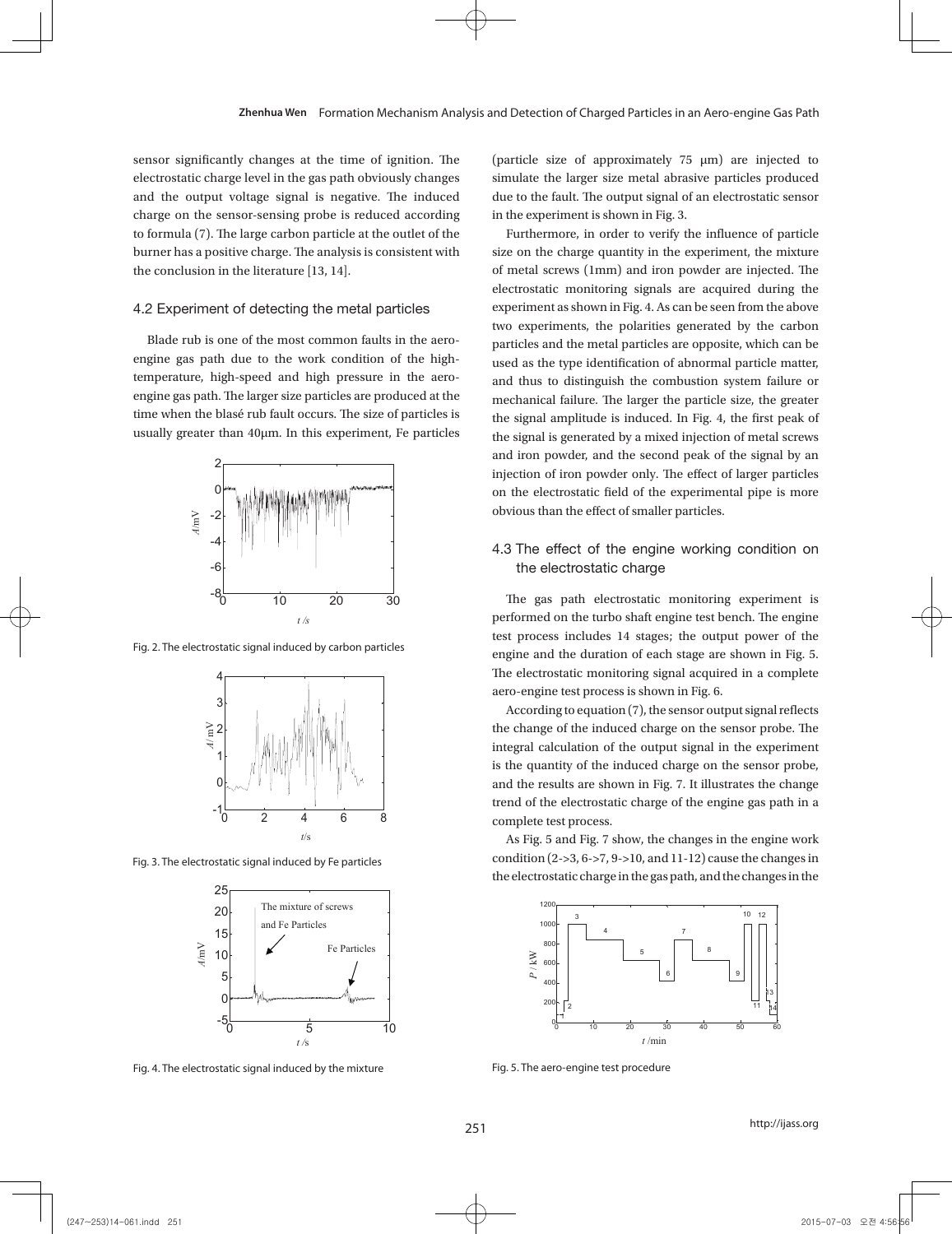

Fig. 6 The electrostatic monitoring signal in the engine Fig. 6. The electrostatic monitoring signal in the engine test proce-*t* /min dure  $\frac{1}{2}$  and  $\frac{1}{2}$ 



Fig. 7. The relationship between of the output power and the induccharge on the sensor probe is negative. When the engine operates in stable work conditions, the main particles in the gas of the gas of the gas of the gas of the gas of the gas of the gas of the gas of the gas of the gas o tive charge

According to equation (7), the sensor output signal reflects the change of the induced charge on the sensor probe. The integral calculation of the output signal in the experiment is the quantity of the induced charge on the sensor probe,

four stages are the engine power increases from little power to high power. This clearly shows that the rapid increase of the engine power will cause changes in the electrostatic charge in the gas path, and the induced charge on the sensor China(2012ZB55003, 2013) is negative in the moment when power increases and the induced charge on the sensor is positive in the relatively stable work condition. The major reasons for that can be briefly analyzed as follows. The incomplete combustion of the excess fuel injected when the power increase generates many larger carbon particles, and these carbon particles initially carry positive charge. Therefore, the induced charge on the sensor probe is negative. When the engine operates in stable work conditions, the main particles in the gas path are the small carbon particles carrying a negative charge, so the induced charge on the sensor probe is positive. The bench test demonstrates the capability of the electrostatic monitoring technology in the real-time monitoring of transient engine changes, but it also verifies that the large carbon particles have a a positive charge initially, and the small carbon particles have a negative charge in the stable operating conditions. As metal particles can damage the engine, we do not conduct experiments that inject metal particles and that simulate the collision and friction fault on the engine test bench. How to implement the electrostatic monitoring technology on the engine test bench is the next concern.

#### **5. Conclusions**

8

1) The debris in the engine gas path includes particles produced by combustion and abnormal particles produced  $\frac{1}{2}$  and  $\frac{1}{2}$  **P**  $\frac{1}{2}$  and  $\frac{1}{2}$  **P**  $\frac{1}{2}$  and  $\frac{1}{2}$  **P**  $\frac{1}{2}$  and  $\frac{1}{2}$  **P**  $\frac{1}{2}$  and  $\frac{1}{2}$  and  $\frac{1}{2}$  and  $\frac{1}{2}$  and by the faults. The charge carried by carbon particles is the main part of the electrostatic charge in the aero-engine gas path.

pain.<br>
2) There are many factors affecting the charge quantity of particles. Usually they are related to the particle formation process, the number of particles, and particle size. The large particle carries more charge quantities. The charge carried  $\frac{10^3}{10^3}$  by carbon particles is negative, and the charge carried by

the engine power will change the electrostatic charge in the  $\frac{1}{\sqrt{2}}$  and Fig. 7 and Fig. 7 and Fig. 7 and Fig. 7 and Fig. 7 and Fig. 7 and Fig. 7 shows, the engine  $\frac{1}{2}$  gas path, and the induced charge on the sensor is negative. While in a relatively stable operating condition, it is positive.

 $\frac{1}{2}$  The electrostatic technology can effectively monitor  $\frac{100}{10}$  10 20 30 40 50 60 the real-time transient change of the engine operating conditions.

## **Path are the small carbon particles carebon particles carrying a negative charge on the sensor probe is positiv**

ages are the engine power increases from little power in the work was supported by the National Natural i power. This clearly shows that the rapid increase science Foundation of China (51105344). It was also partly engine power will cause changes in the electrostatic supported by the Aeronautical Science Foundation of China(2012ZB55003, 2013ZB55003), the Basic Research and Advanced Technology Program of Henan Province, China (132300410269), the key project of Henan educational k condition. The major reasons for that can be are department, China (14A590001) and the foundation of analyzed as follows. The incomplete combustion of Henan educational department for the young core teachers in university (2014GGJS-104). The authors also wish to thank these organizations for their financial support.

#### **References**

[1] Carter T J., "Common failures in gas turbine blades", *Engineering Failure Analysis*, Vol. 12, No. 2, 2005, pp. 237-247.

[2] Balthasar M, Mauss F, and Wang H., "A computational study of the thermal ionization of soot particles and its effect on their growth in laminar premixed flames", *Combustion and Flame*, Vol. 129, No. 1-2, 2002, pp. 204-216.

[3] Robert P. Couch., "Detecting Abnormal Turbine Engine Deterioration Using Electrostatic Methods", *Journal of Aircraft*, Vol. 15, No. 10, 1978, pp. 692-695.

[4] Novis A, Powrie H, and Novis A., "PHM Sensor Implementation in the Real World – a Status Report", *IEEE Aerospace Conference Proceedings*, 2006, pp. 1-9.